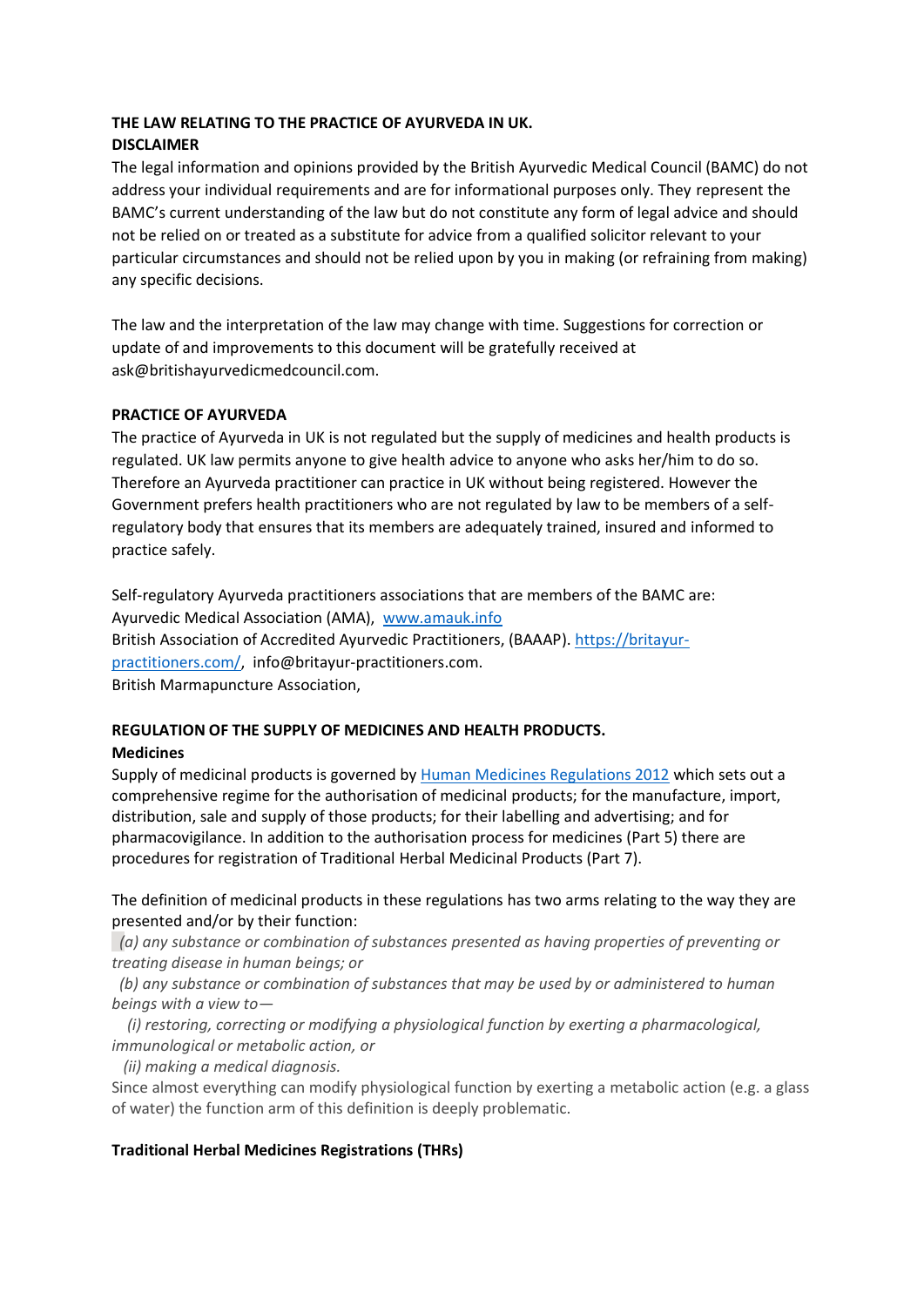Traditional Herbal Medicines can be registered by a regime that is less demanding than the regime for other medicines. This requires proof of quality, plausible efficacy, and a record of traditional use of 30 years of which 15 years are in the EU or another place where their use has been subject to some pharmacovigilance regime.

THRs can only apply to products for oral or external use and/or inhalation and for use without the supervision of a medical practitioner for diagnostic purposes or for prescription or monitoring of treatment. The registration process can take at least 18 months and cost very approximately £200,000 per ingredient (e.g. a product with three ingredients about £600k).

## Difficulties with the THR are:

- The proof of 30/15 years traditional use needs to apply to the same or a corresponding formula – that is one having the same active ingredients, the same or similar intended purpose, equivalent strength and posology and the same or similar route of administration. However it can also apply to products where the number or quantity of ingredients has been reduced during that period. However history of use of formulae where an ingredient has been substituted by a corresponding ingredients does not contribute to the history required for the registration of the original formula.

Vitamins and minerals can be present but only in an ancillary role. In practice other nonplant ingredients may also be permitted.

#### **Herbal Practitioner Medicines.**

The Human Medicines Regulations 2012 prohibits anyone from manufacturing, assembling, importing or possessing a medicine without a licence except for administration to himself or herself or to any other person who is a member of that person's household. However Regulation 3.2 and 3.6 exempt from this restriction the manufacture or assembly of a herbal medicinal product by a 'herbal practitioner', including a Ayurveda practitioner, in the context of a one-to-one consultation. But note that this exemption does not allow herbal practitioners to supply herbal medicines purchased from anyone else and the manufacture or assembly of a herbal medicinal product by a 'herbal practitioner may not be done (a) on a large scale; or (b) by an industrial process.

Note also that the term 'herbal practitioner' is not defined in the legislation therefore a person with even slight knowledge of herbal medicines can claim to be a herbal practitioner. and that the use of certain ingredients is [restricted or banned](https://www.gov.uk/government/publications/list-of-banned-or-restricted-herbal-ingredients-for-medicinal-use/banned-and-restricted-herbal-ingredients) – see MHRA [website](https://www.gov.uk/government/publications/list-of-banned-or-restricted-herbal-ingredients-for-medicinal-use/banned-and-restricted-herbal-ingredients) .

## **REGULATION OF FOODS.**

Foods including food supplements can be supplied for the maintenance and promotion of health without any registration or licence provided they are safe for use as directed. There is a range of legislation covering food products,– [see Food Standards Agency website](ttps://www.food.gov.uk/about-us/key-regulations#food-information-regulation) and particularly th[e Food](https://www.legislation.gov.uk/uksi/2014/1855/contents/made)  [Information Regulations 2014](https://www.legislation.gov.uk/uksi/2014/1855/contents/made) (FIR) as amended.. The FIR makes detailed rules on labelling of ingredients, pack size, potential allergens, nano materials, legibility of labels, nutrition declarations and best before dating.

There are also laws [setting limits to certain contaminants in foods](https://www.food.gov.uk/business-guidance/chemical-contaminants) and the use of additives – [see FSA](https://www.food.gov.uk/business-guidance/chemical-contaminants)  [guidance.](https://www.food.gov.uk/business-guidance/chemical-contaminants)